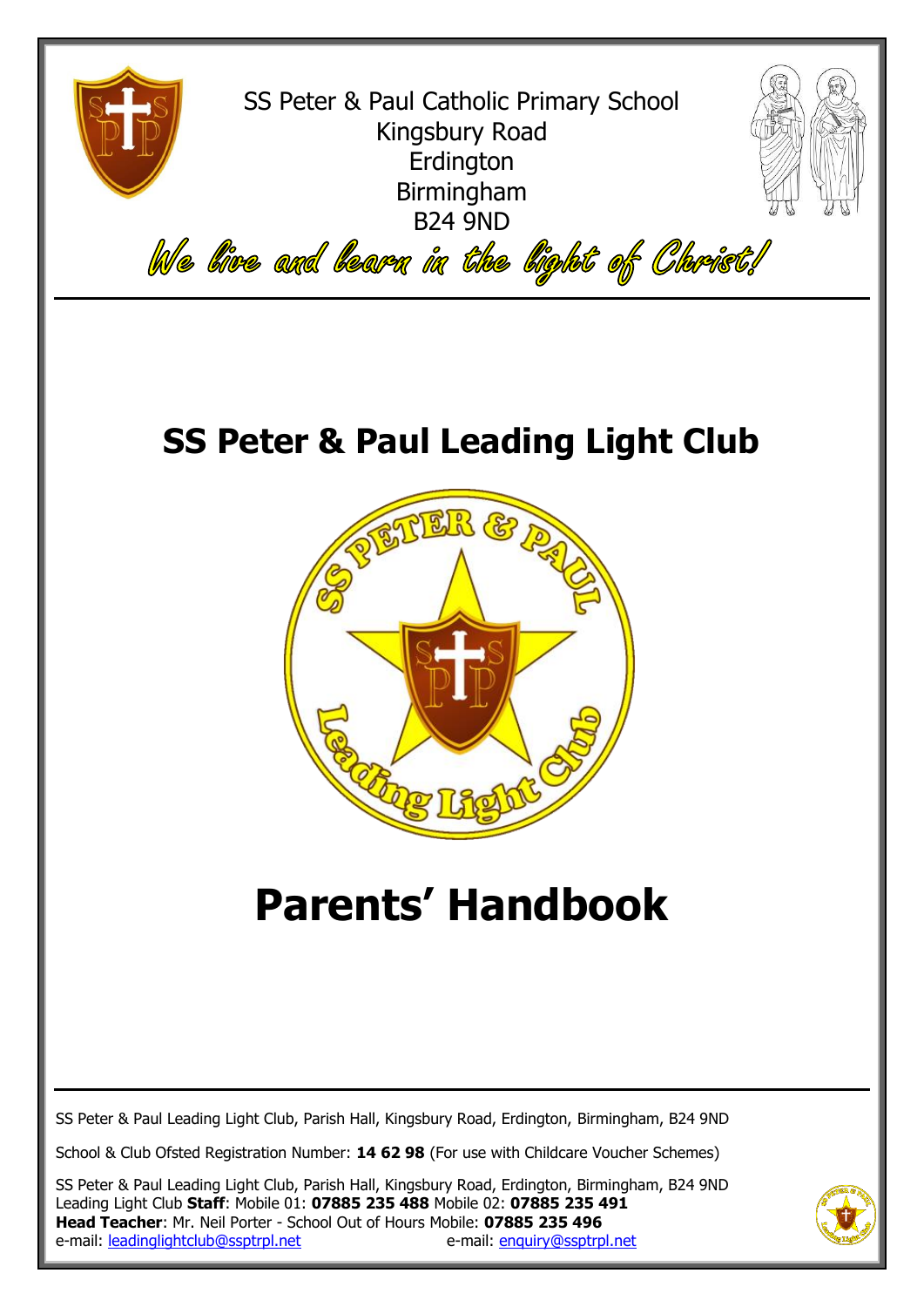### **Club Mission Statement**

Leading Light Club is operated by SS Peter & Paul Catholic Primary School staff and has inclusive facilities. It has been established specifically to serve the families of the school and adopts all of the operational policies belonging to the school to ensure a consistent experience whether attending school or club. We offer a positive, safe and secure environment, providing a fun and stimulating activity programme which is inclusive for all and allows children to grow and succeed in all areas of development. In line with our Catholic identity and ethos, we provide all of this following the Gospel Values and virtues given to us by Our Lord, helping us to live our lives as he would have wanted.

#### **Club Aims**

Leading Light Club has five main aims:

- 1. To ensure our parents have complete peace of mind while their children are in our care.
- 2. To treat each child as an individual.
- 3. To provide a relaxed 'home from home' environment that is fun.
- 4. To make parents and children feel valued, establishing positive relationships and fostering home & school links.
- 5. To follow the school's Gospel Mission to 'Live and learn in the light of Christ'.

#### **Club Objectives**

Leading Light Club has the following objectives:

- 1. To provide opportunities for the children to build new relationships.
- 2. To respect and value those around them, their surroundings and equipment.
- 3. To encourage children to actively participate in group activities.
- 4. To help children to make good decisions and work through any problems they have.
- 5. To have fun.

#### **Club Rules**

Leading Light Club has high expectations of behaviour at all times and wants all children to follow these rules:

- 1. Be honest.
- 2. Be polite.
- 3. Be gentle.
- 4. Be kind and helpful.
- 5. Be a good listener.
- 6. Be respectful to others feelings, the environment and equipment.

#### **Club Premises and Location**

We are conveniently located in the Parish Hall, behind SS Peter & Paul Catholic Church and next to SS Peter & Paul Catholic Primary School. The entrance to the club is through the main Parish Hall door to the right of the statue of Our Lady in the grotto. There is a 'Leading Light Club' sign above the door and a door bell to ring to alert our attention.

Parents are not permitted to drive onto the school site to drop off or collect their children. Please park safely somewhere close to school and walk down the path. This is a whole school approach to ensure that children and school staff are kept safe whilst on school premises. Thank you for your cooperation in this matter.

#### **Club Operation of Service**

Leading Light Club is managed by a designated Club Manager who is accountable to the Head Teacher under the delegated responsibility of the Governing Body of SS Peter & Paul Catholic Primary School. The Head Teacher will hold ultimate accountability for the management of the club in terms of staffing, finance and safeguarding. The Head Teacher holds all the appropriate qualifications to lead, direct staff and implement a high quality care service for all its children and their families.

#### **Club Registration**

In order to plan effectively for your child's wrap around care experience, all new children must be registered before they attend. An enrolment form must be completed for each child to ensure that club staff know everything they need to know about your child. All Reception and Key Stage 1 children must also complete the 'All About Me' booklet (with their parents) to help staff get to know your child.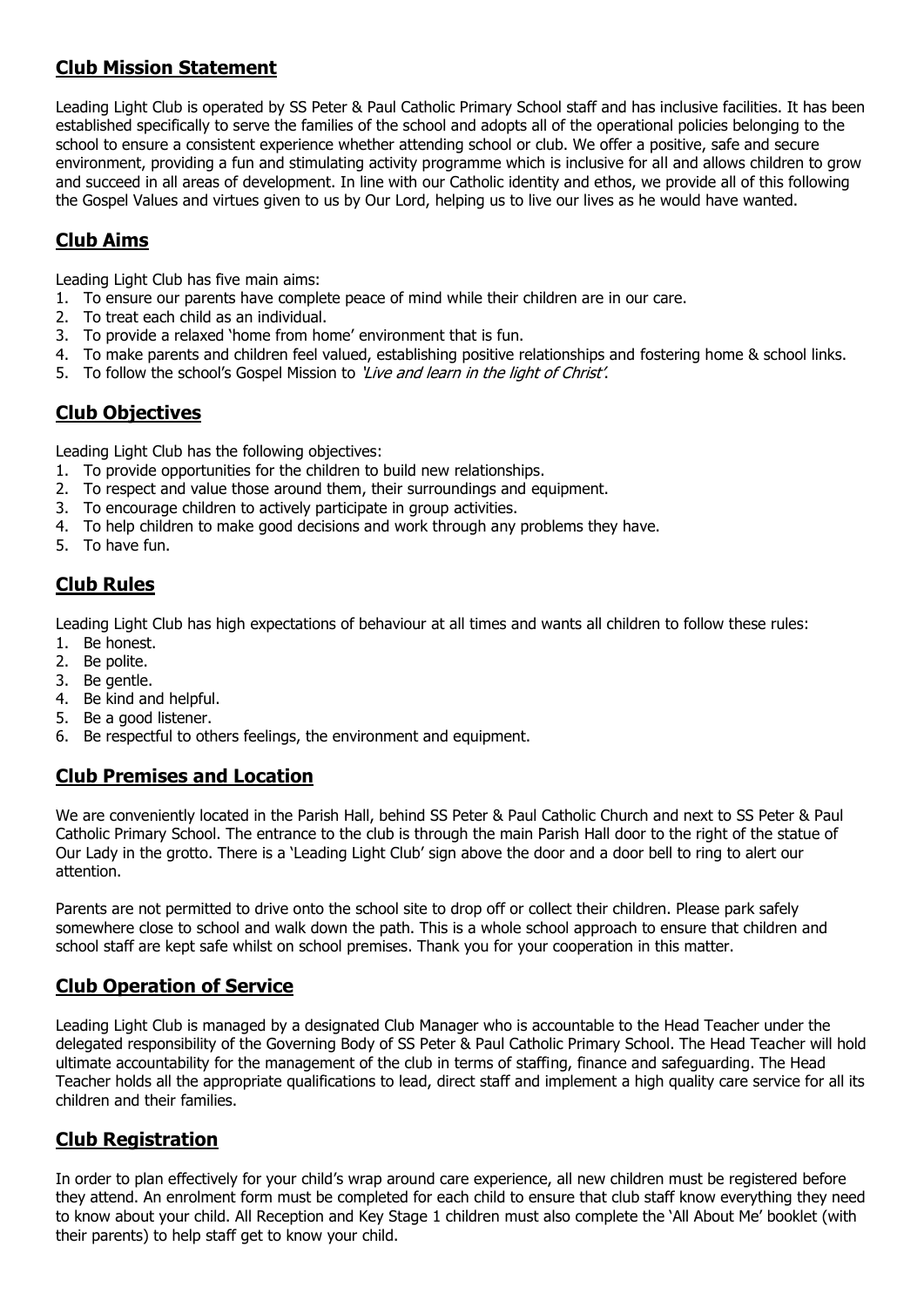### **Club Staff**

All Leading Light Club staff have appropriate child care qualifications and they are trained and experienced in working with children. The club manager will have appropriate Safeguarding training and there will always be a fully trained Paediatric First Aider in attendance at club for every session.

The club staff are trained to organise a range of activities including games, craft, cooking and entertainment activities for children of all ages and abilities. Staff plan in advance to ensure a varied programme to meet the needs of all individuals attending the club. A quiet area is available for those children who wish to relax and unwind.

#### **Club Opening Times**

Leading Light Club operates Monday to Friday during School Term Time only; it is not open on weekends or Teacher Training Days. Before School Club is open from 7.15 to 8.45 am and After School Club is open from 3.20 to 5.45 pm.

#### **Breakfast Club – Open from 7.15 am**

Parents must bring their child in through the main club entrance door. We ask parents to hand over their child to a member of club staff and not leave them unsupervised. It is at this point that you will need to sign your child into the club on the attendance sheet. Club staff will only admit children into their care from 7.15 am. All children attending a morning sessions will be offered a healthy, nutritious breakfast at no extra cost. Last breakfast serving is at 8.30 am. All children will be fully supervised during the transition from club to school as they go in through the main entrance to the school and escorted straight to their classroom.

#### **After School Club – Open until 5.45 pm**

All children scheduled to be attending Leading Light Club will be assembled at a designated meeting point in the school. They will be met there by a member of club staff who will supervise their safe transition from school to club at 3.20 pm. All children attending an after school session will be offered a light snack to bridge the gap between lunch and their evening family meal at home at no extra cost. Alternatively, parents can send their child with a preferred snack option from home.

Children attending an extra-curricular school activity for part of the afternoon before Leading Light Club will be escorted over to the Parish Hall by the extra-curricular activity provider and signed in when they arrive. They will be offered their snack option as soon as possible.

All children will be handed over to an appropriate adult and must be signed out. Last collection time is 5.45 pm and late charges will be applied automatically to cover the cost of employing staff for the extra time taken. More details are available on the enrolment form.

#### **Club Bookings**

To ensure we have sufficient staff and resources, please ensure that your child is booked into the club in advance. However, our flexible approach means that if you only need to use the club on a variable basis that is fine providing we have as much advance notice as possible.

We prefer written or e-mailed bookings and/or changes as they are easily traceable. Bookings can be made at any time by e-mail [leadinglightclub@ssptrpl.net](mailto:leadinglightclub@ssptrpl.net) or by telephone using the club mobile number **07885 235 488** or **07885 235 491** when the club is open  $(7.00 - 9.00)$  am and  $3.00 - 6.00)$  pm). Alternatively, you can telephone the school during the day **0121 675 6028** to make a booking and/or change if necessary. Any last minute/emergency bookings should be made with the club manager, Mr Porter, directly.

Any queries about invoices and bookings should be taken up with the club manager, Mr Porter, directly using the school telephone **0121 675 6028**, school mobile **07885 235 496** or e-mail [leadinglightclub@ssptrpl.net](mailto:leadinglightclub@ssptrpl.net) .

#### **Club Fees**

| <b>Morning Session</b>  | $7.15 - 8.45$ am | £4.00 per session         |
|-------------------------|------------------|---------------------------|
| Afternoon Session       | $3.20 - 5.45$ pm | £8.00 per session         |
| Late Collection Charge  | After 5.45 pm    | £5.00 per 15 minutes late |
| Late Fee Payment Charge | After due date   | £10.00                    |